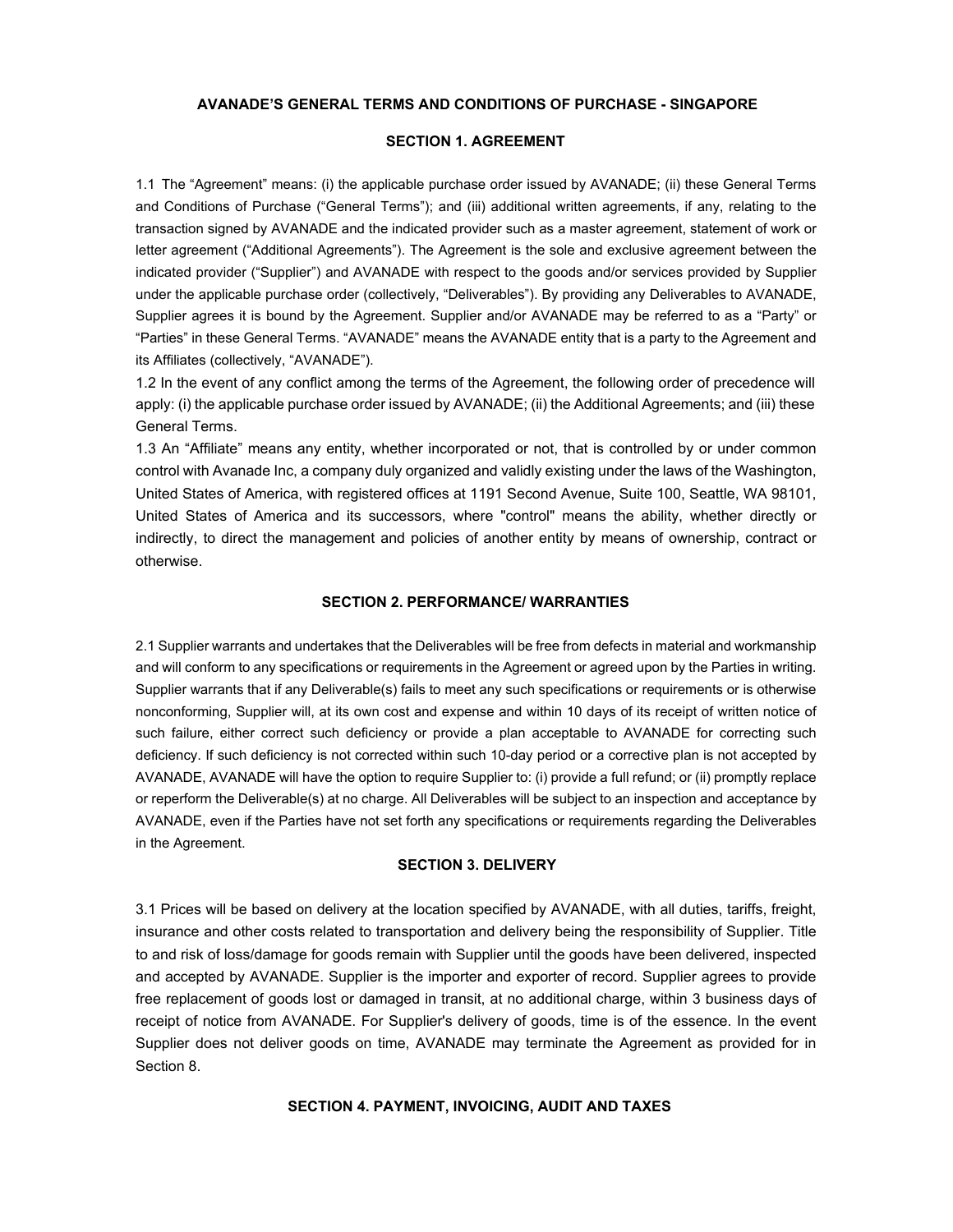4.1 All prices are exclusive of VAT or similar taxes and will be in the official currency of the country where the AVANADE entity in the Agreement is located.

4.2 Supplier is entitled to invoice AVANADE after delivery has taken place in accordance with Section 3 above. Soft copy Supplier's invoices will be addressed to "Accounts Payable" and sent to acn.inv.singapore@accenture.com. All invoices submitted to AVANADE must include adequate documentation, including, as applicable: (i) a statement that the Deliverables comply with the provisions of the Agreement; (ii) an explanation of the Deliverables provided during the period covered by the invoice, including applicable purchase order number, invoice number, invoice date, name of the requestor, description of the Deliverables and the corresponding price; and (iii) if expense reimbursement is provided for in the Agreement in relation to Supplier's services, itemized expenses with receipts or other documentation if a receipt is unavailable. To allow timely payment of Supplier's invoices, Supplier will comply with AVANADE's Supplier's Guide to Invoicing AVANADE, available at http://www.accenture.com/us-en/company/governance/Pages/suppliers-guide.aspx.

4.3 AVANADE will make payment within 30 days after receipt of Supplier's valid invoice in accordance with the Agreement. Payment of an invoice (in whole or in part) will not be deemed acceptance of any Deliverables.

4.4 AVANADE is entitled to postpone and/or offset payment if the Supplier owes AVANADE money for any reason or if AVANADE disputes the amount due in good faith.

4.5 During the term of the Agreement and for a period of 3 years thereafter, AVANADE will have the right, at its expense, to audit the books and records of Supplier related to Supplier's activities under the Agreement.

4.6 Applicable taxes will be billed as a separate item or line item. AVANADE will pay sales, use, value added, goods and services, and all other similar taxes imposed by any official, authorized governmental entity for Deliverables provided under the Agreement, excluding taxes based solely on Supplier's income or property. AVANADE will pay such tax(es) in addition to the sums due under the Agreement provided that Supplier itemizes them on a proper invoice.AVANADE reserves the right to request proof of payment if previously paid by Supplier. If AVANADE is required to withhold or deduct any taxes from any payment, AVANADE will not be required to "gross up" the amount of such payment and will pay the total amount reflected on the invoice less the applicable withholding taxes. The Parties will cooperate in good faith to minimize taxes to the extent legally permissible. Each Party will provide and make available to the other Party any resale certificates, treaty certifications and other exemption information reasonably requested by the other Party. Notwithstanding the foregoing, provided AVANADE furnishes Supplier with a copy of a resale exemption certificate, no sales taxes will be billed to AVANADE.

# **SECTION 5. OWNERSHIP OF DELIVERABLES & INTELLECTUAL PROPERTY RIGHTS**

5.1 Supplier hereby assigns and grants to AVANADE all rights and licenses necessary for AVANADE to access, use, transfer, and sell the Deliverables and to exercise the rights granted under the Agreement, and pass-through the same to its Affiliates and designated users, for the use and benefit of AVANADE and in providing services to AVANADE's clients and business partners. Except with respect to any proprietary materials, programs, and documentation provided by Supplier or its suppliers and in existence prior to the services being performed under the Agreement ("Pre-Existing Materials"), all right, title and interest in the Deliverables, including all intellectual property rights, will be the exclusive property of AVANADE, to the extent permitted by applicable law. Supplier hereby assigns to AVANADE ownership of all right, title and interest in the Deliverables (excluding Pre-Existing Materials) and waives any moral rights therein. 5.2 Supplier hereby assigns and grants to AVANADE an irrevocable, non-exclusive, worldwide, perpetual and

fully paid-up right and license to use and modify the Pre-Existing Materials to the extent necessary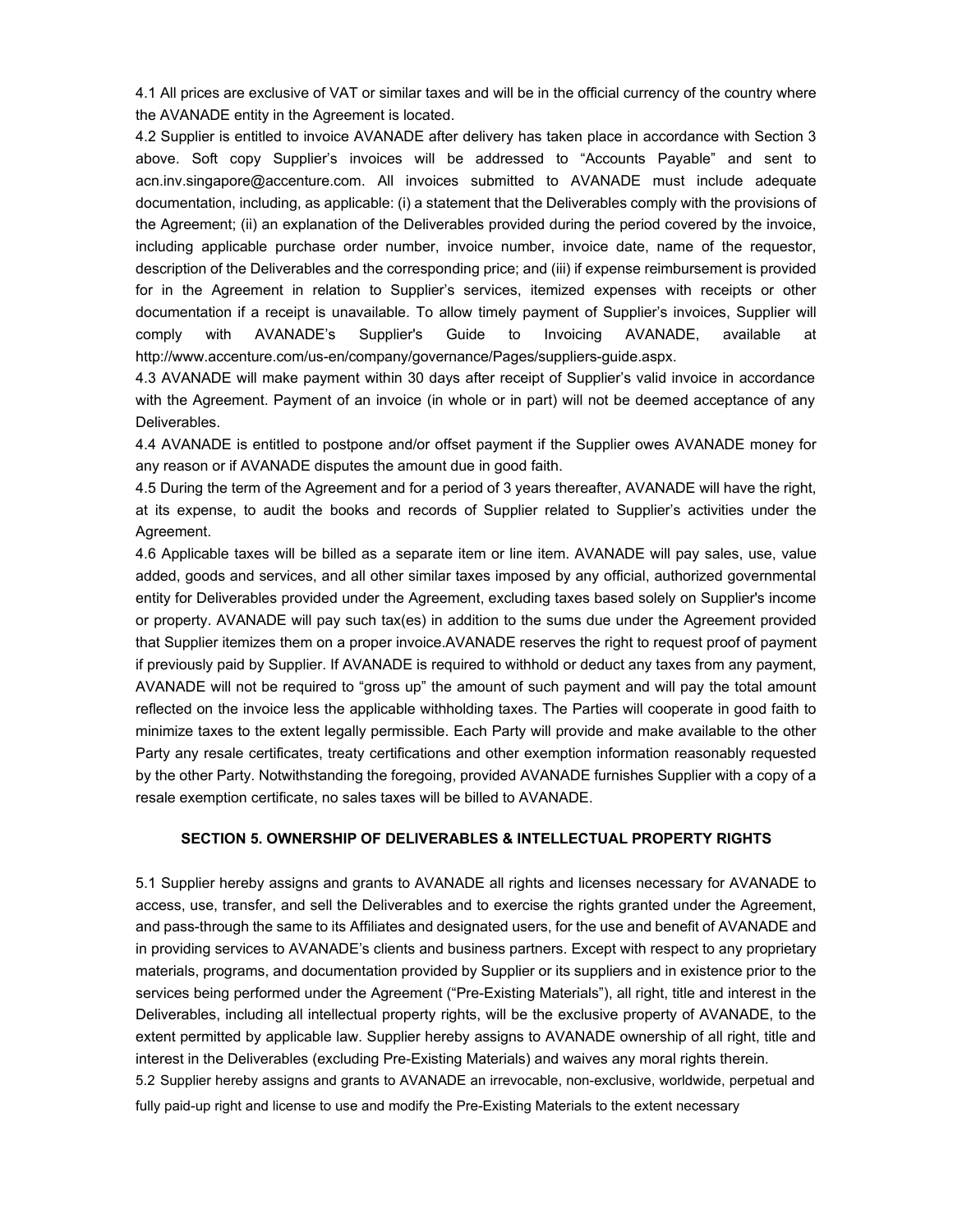for AVANADE to use the Deliverables as provided for in Section 5.1 above. Pre-Existing Materials or open source software will not be incorporated into any Deliverable without AVANADE's prior written approval.

5.3 To the extent the Deliverables consist of software, AVANADE will be entitled to install and use the software on equipment owned or controlled by AVANADE or on cloud platforms provided by third parties. For avoidance of doubt, to the extent that any Deliverables consist of cloud-based services, such cloudbased services may be used by AVANADE as provided for in Section 5.1 above.

5.4 Supplier agrees to defend, hold harmless and indemnify AVANADE from any claim that a Deliverable (or any portion thereof) infringes or misappropriates any intellectual property right of a third party. In addition, if a claim of infringement is made, Supplier will, at its own expense, promptly exercise the first of the following remedies that is practicable: (i) obtain for AVANADE the rights granted under the Agreement; (ii) modify the Deliverable so it is non-infringing and in compliance with the Agreement; (iii) replace the Deliverable with a non-infringing one that complies with the Agreement; or (iv) accept the return or cancellation of the infringing Deliverable and refund any amount paid.

### **SECTION 6. COMPLIANCE WITH LAWS**

6.1 Supplier represents and warrants that it is aware of, understands, has complied with, and will comply with, all laws applicable to Supplier in the performance of the Agreement, including but not limited to: (i) anti-corruption laws such as the U.S. Foreign Corrupt Practices Act, the U.K. Bribery Act and other local anti-corruption laws; (ii) data privacy laws, regulations and regulatory guidance, such as the EU's General Data Protection Regulation 2016/679 of 27 April 2016 ("GDPR"); (iii) export/import and economic sanctions laws ("Trade Control Laws"); (iv) immigration, labor and employment laws; (v) employment opportunity and anti-discrimination laws; and (vi) environmental laws. Supplier will not provide any Deliverables to AVANADE that would cause a violation of any such laws.

6.2 Unless otherwise agreed in writing, the Supplier will not provide any Deliverables to AVANADE that require an export license or other form of government authorization under applicable Trade Control Laws to transfer or use in connection with the Agreement. Upon request, the Supplier will provide AVANADE with the export control classification under applicable Trade Control Laws of any Deliverables provided in the performance of the Agreement.

6.3 Supplier will promptly notify AVANADE of its violation of any applicable laws in its performance of the Agreement, and will defend, hold harmless and indemnify AVANADE for any violation of such laws or a breach of Section 14.

## **SECTION 7. LIABILITY AND INSURANCE**

7.1 To the extent permitted by law, in no event will AVANADE be liable for any lost revenues, lost profits, incidental, indirect, consequential, special or punitive damages. To the extent permitted by law, in no event will AVANADE's aggregate liability to Supplier for all claims exceed the total price payable by AVANADE to Supplier under the Agreement.

7.2 Supplier will obtain and maintain all applicable and appropriate insurance, (including, without limitation, business, workers' compensation, auto, errors and omissions, professional and commercial general and liability insurance) in an amount consistent with Supplier's industry practice. If Supplier will have any access to personal data under the Agreement, such insurance will include cyber liability (data privacy) coverage.

# **SECTION 8. TERMINATION**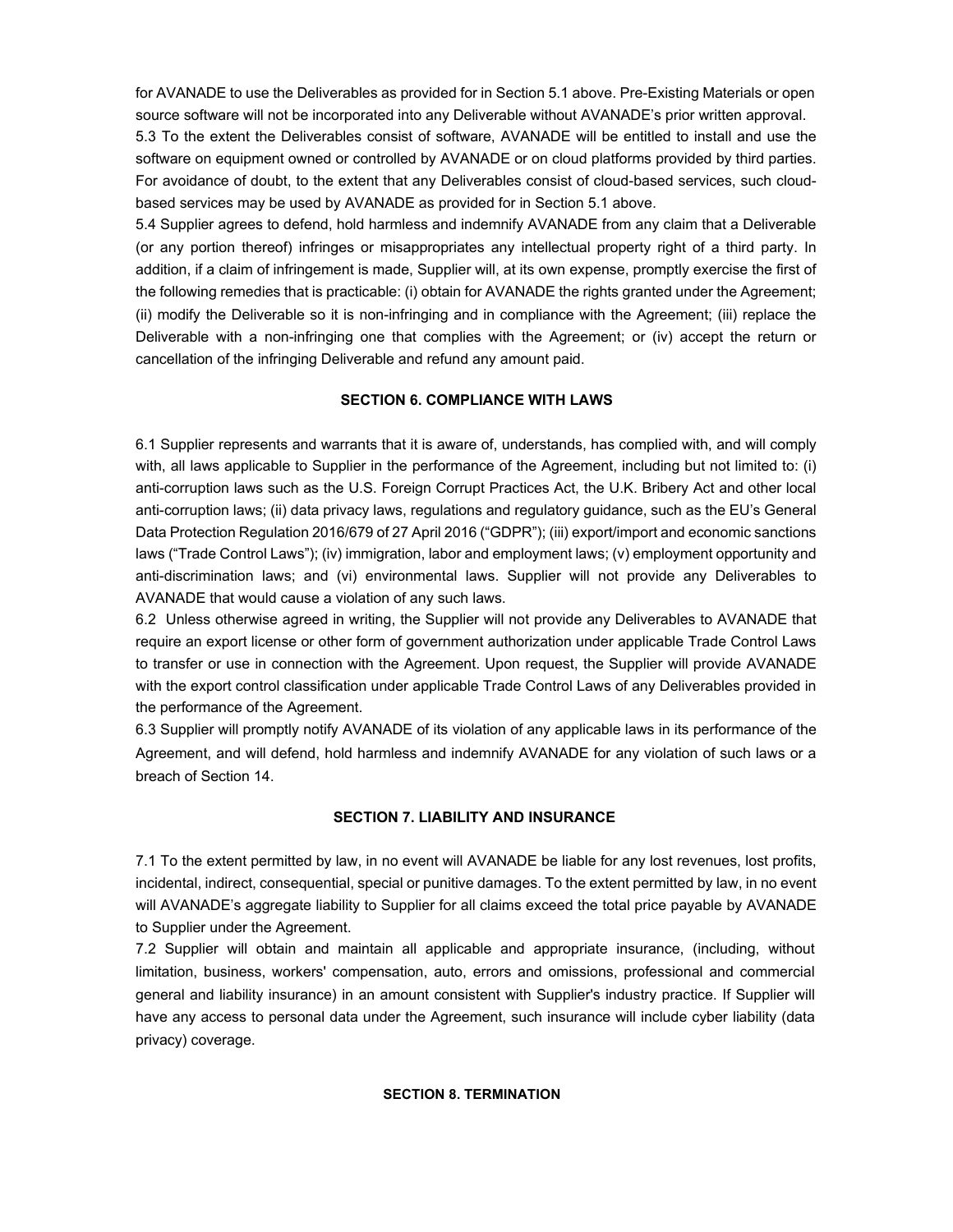8.1 AVANADE may immediately terminate the Agreement for its convenience (for any or no reason) at any time, in whole or in part, by providing written notification to Supplier. Unless expressly provided for in the Agreement, AVANADE will have no obligation to pay any early termination fee or extra charges in relation to such termination.

## **SECTION 9. CONFIDENTIALITY AND PUBLICITY**

9.1 Supplier will keep the existence, nature and the content of the Agreement, AVANADE Data (as defined in Section 14.1), and any other information of AVANADE, confidential and not disclose it to any other person. Supplier will ensure that its personnel, contractors and agents (collectively, "Personnel") are aware of, and have committed to, confidentiality and legal obligations with respect to such information. Supplier will not make any reference to the Agreement, its terms, business information, or use AVANADE's name, logo or trademark in any public announcements, promotions or any other communication without AVANADE's prior written consent.

9.2 Supplier may only use such confidential information for the purpose of performing its obligations under the Agreement.

9.3 Upon: (i) expiration or termination of the Agreement; or (ii) the request of AVANADE; Supplier will return all confidential information of AVANADE and AVANADE Data or delete such information.

# **SECTION 10. ASSIGNMENT AND SUBCONTRACTING**

10.1 Supplier is engaged as an independent contractor. Nothing in the Agreement will be deemed or construed to create a joint venture, partnership or employment relationship between AVANADE and Supplier (including its Personnel). AVANADE will have no liability or responsibility for Supplier's Personnel. Supplier will remove Personnel from any assignment under the Agreement, for any lawful reason at AVANADE's sole and reasonable discretion.

10.2 Supplier will not assign, transfer or subcontract the Agreement or its rights or obligations (including its data privacy obligations) to any third party (whether resulting from a change of control, merger or otherwise) without AVANADE's prior written consent. In any event Supplier will remain solely responsible for any and all acts, errors or omissions of its subcontractors (including its sub-processors).

10.3 AVANADE's rights, benefits and/or obligations under the Agreement may be assigned or transferred to any Affiliate. Supplier hereby provides its consent in advance for such assignment or transfer.

## **SECTION 11. SUPPLIER STANDARDS OF CONDUCT**

11.1 AVANADE is committed to conducting its business free from unlawful, unethical or fraudulent activity. Supplier will act in a manner consistent with the ethical and professional standards of AVANADE as described in the AVANADE Supplier Standards of Conduct, including prompt reporting of unlawful, fraudulent or unethical conduct. A copy of these standards can be found at https://www.accenture.com/t20181030T061210Z\_\_w\_\_/us-en/\_acnmedia/PDF-58/Accenture-Supplier-Standards-of-Conduct-Final-EN.pdf#zoom=50

Avanade has established reporting mechanisms and prohibits retaliation or other adverse action for reporting violations of these standards. To report a serious concern, please call the Avanade Business Ethics Line at +1 312 737 8262, available twenty-four (24) hours a day, seven (7) days a week (the charges can be reversed. Service Provider should use the Avanade Business Ethics Line only to make a good faith claim. Avanade takes all allegations seriously.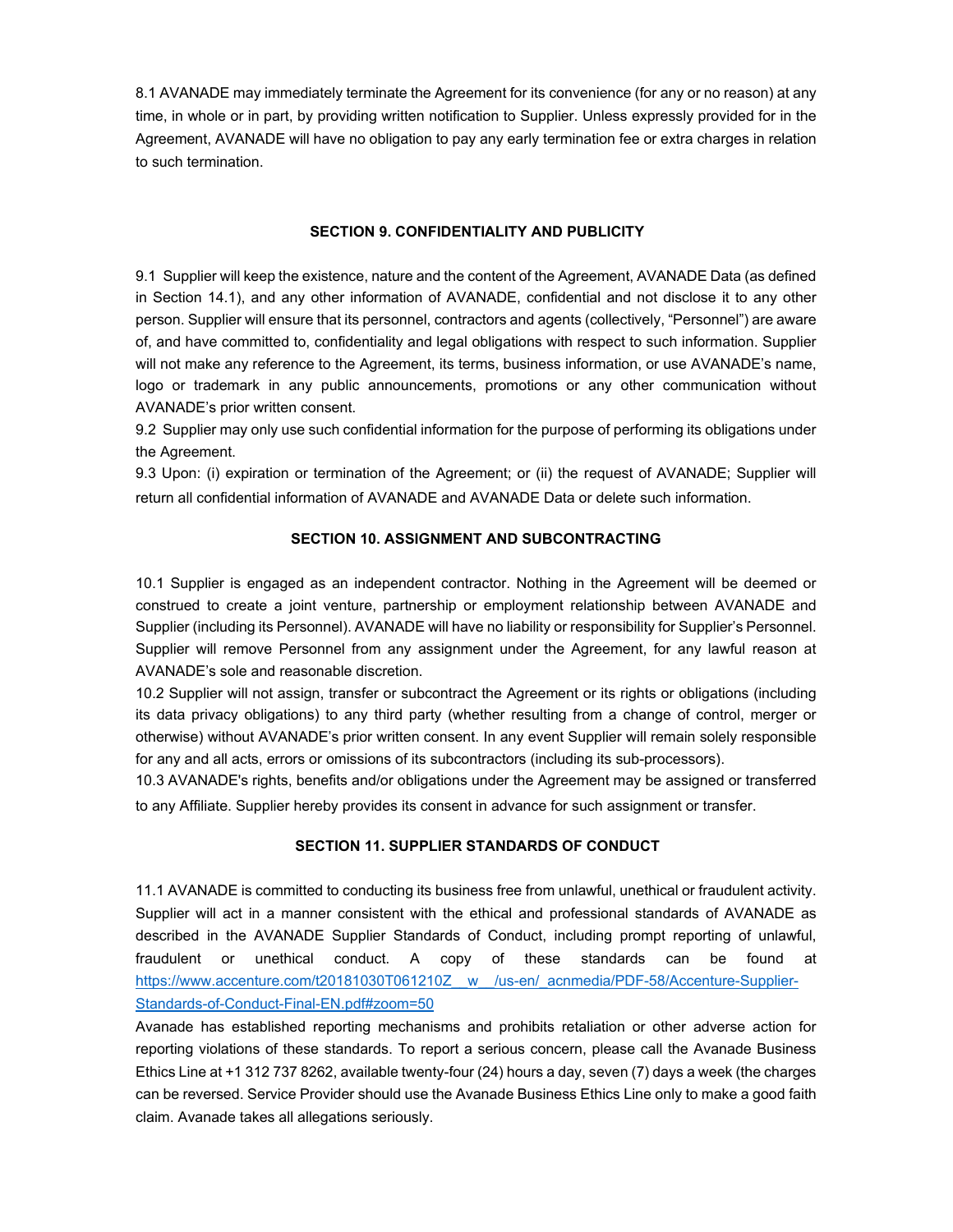#### **SECTION 12. GOVERNING LAW AND DISPUTES**

12.1 The Parties will make good faith efforts to resolve, in a confidential manner, any dispute which may arise under the Agreement, by escalating it to higher levels of management. In the event that any such dispute cannot be amicably resolved between the Parties within 10 business days after the dispute was first raised, then prior to resorting to litigation, the Parties will refer the dispute to be resolved by arbitration in Singapore, in accordance with the Arbitration Rules of the Singapore International Arbitration Centre for the time being in force, which rules are deemed to be incorporated by reference to this Section. A sole arbitrator shall be appointed. The language of the arbitration shall be English. Any award made hereunder shall be final and binding upon the Parties and judgment on such award may be entered into any court or tribunal having jurisdiction thereof.

12.2 The Agreement and any dispute or matter arising under it will be governed by the laws of the country where the AVANADE entity in the Agreement is located, without giving effect to conflict of laws rules. Subject to Section 12.1, the courts of such country will have exclusive jurisdiction. The United Nations Convention on Contracts for the International Sale of Goods does not apply.

#### **SECTION 13. GENERAL**

13.1 No delay or failure by either Party to exercise any of its powers, rights or remedies under the Agreement will operate as a waiver of them. For purpose of the Agreement an email will be deemed to be "written" or a "writing".

13.2 If any part of the Agreement is found to be invalid, unlawful or unenforceable then such part will be severed from the remainder of the Agreement which will continue to be valid and enforceable to the fullest extent permitted by law.

13.3 Any changes to the Agreement will be valid and binding only if such changes are set forth in a written agreement signed by Supplier and AVANADE. Any click-through, online or other terms or licenses accompanying any Deliverables are null and void and will not bind AVANADE. The Parties expressly agree that any counter offer by Supplier or terms contained in the Supplier's response to, or acknowledgment or acceptance of, the Agreement, if any, that are additional to, or different from, the terms set forth in the Agreement will not apply and are hereby expressly rejected by AVANADE.

13.4 The provisions of these General Terms, which by their nature survive termination or expiration, including but not limited to provisions 1, 4, 5, 6, 7, 9, 12, 13, 14 and 15, will survive any termination or expiration of the Agreement.

13.5 The Contracts (Rights of Third Parties) Act Cap 53B of Singapore ("Act") shall not apply to any term of the Agreement, whether expressly or by implication. A person who is not a party to the Agreement shall have no right under the Act to enforce any term(s) of the Agreement.

# **SECTION 14. DATA PROTECTION AND PRIVACY**

14.1 In addition to Supplier's obligations under Sections 6, 9, 10, and 15, Supplier will comply with this Section 14 when processing AVANADE Personal Data. "AVANADE Personal Data" means personal data owned, licensed, or otherwise controlled or processed by AVANADE including personal data processed by AVANADE on behalf of its clients. "AVANADE Data" means all information, data and intellectual property of AVANADE or its clients or other suppliers, collected, stored, hosted, processed, received and/or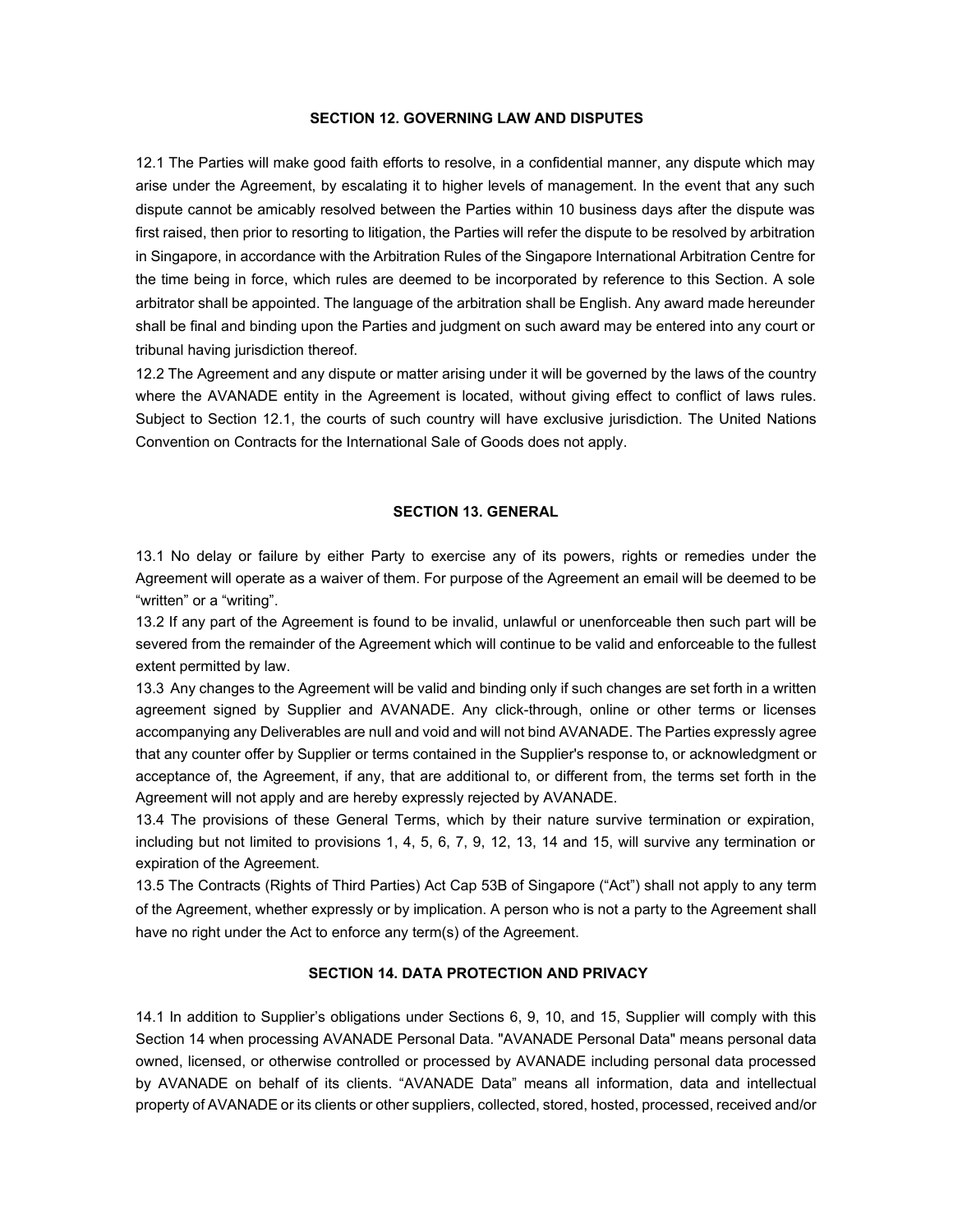generated by Supplier in connection with providing the Deliverables to AVANADE, including AVANADE Personal Data.

14.2 If Supplier processes AVANADE Personal Data in the course of providing Deliverables to AVANADE or fulfilling its obligations under the Agreement, Supplier will: (i) only process AVANADE Personal Data in accordance with the written instructions of AVANADE or to the extent reasonably necessary for the performance of the Agreement, and at all times in compliance with applicable laws; (ii) provide full cooperation and assistance to AVANADE in ensuring that rights of individuals under applicable laws (including GDPR) are timely and appropriately addressed, for the fulfilment of AVANADE's obligations to comply with such laws; (iii) make all reasonable efforts to ensure that AVANADE Personal Data is accurate and up-to-date at all times while in its custody or under its control, to the extent Supplier has the ability to do so; (iv) fully assist and cooperate with AVANADE and its clients in ensuring their compliance with applicable laws, including Articles 32 to 36 of GDPR where applicable. Supplier will make available to AVANADE and/or any supervisory authority all information necessary to demonstrate Supplier's compliance with the Agreement and applicable laws, and allow for and contribute to audits and inspections conducted by AVANADE; (v) not retain any AVANADE Personal Data for longer than is necessary for the performance of the Agreement or as required by applicable law; and (vi) ensure that any sub-processor(s) (approved under Section 10.2) must be bound by a written agreement that includes the same data protection obligations as set out in the Agreement.

14.3 "Security Incident" means a known, or reasonably suspected, accidental or unauthorized loss, acquisition, disclosure, access, use or other form of compromise of AVANADE Data. Supplier will implement and maintain commercially reasonable and appropriate physical, technical and organizational security measures, including those set out in Section 15 below, to protect AVANADE Data against a Security Incident and all other unauthorized or unlawful forms of processing. Supplier will (i) notify Supplier's point of contact at AVANADE in writing and without undue delay, and any event within 48 hours of Supplier's discovery of the Security Incident; and (ii) investigate the Security Incident, taking all necessary steps to eliminate or contain the Security Incident, including cooperating with AVANADE's remediation efforts, mitigating any damage, and developing and executing a plan, subject to AVANADE´s approval, that promptly reduces the likelihood of a recurrence of the Security Incident.

14.4 Supplier will notify AVANADE promptly in writing of any investigation, litigation, arbitrated matter or other dispute relating to Supplier's or its sub-contractors' information security or privacy practices.

14.5 Supplier will not transfer, access or otherwise process AVANADE Personal Data which originates from the EEA to/from jurisdictions outside of an Approved Jurisdiction, without first entering into a legally valid data transfer mechanism(s) and/or additional agreement(s) with AVANADE. "Approved Jurisdiction" means a member state of the European Economic Area (EEA) or any other jurisdiction or sector as may be approved by the European Commission as ensuring adequate legal protections for personal data.

# **SECTION 15. INFORMATION SECURITY**

**15.1 Industry Standards.** Supplier will implement appropriate technical and organizational security measures that comply with Industry Standards in all applicable goods, services, equipment, software systems and platforms that Supplier uses to access, process and/or store AVANADE Data. "Industry Standards" means security measures that are commercially reasonable in the information technology industry and that are designed to ensure the security, integrity, and confidentiality of AVANADE Data, and to protect against Security Incidents.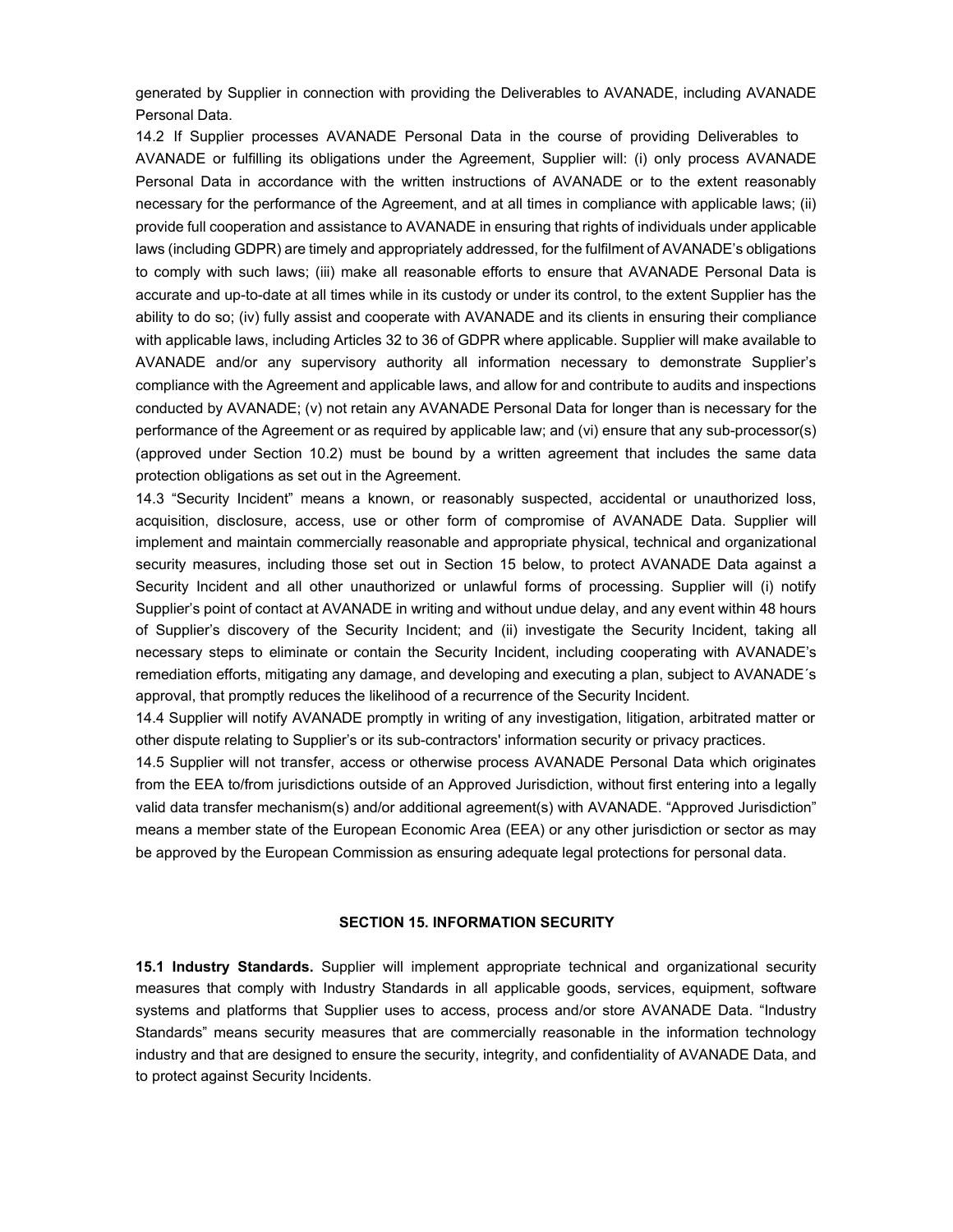**15.2 Illicit Code.** Except for the functions and features expressly disclosed in Supplier's documentation made available to AVANADE, Deliverables will be free of any programs, subroutines, code, instructions, data or functions, (including but not limited to viruses, malware, worms, date bombs, time bombs, shutdown devices, keys, authorization codes, back doors or passwords allowing Supplier access) that may result in any inoperability, damage, interruption, or interference of the Deliverables or any equipment on which the Deliverables reside or with which the Deliverables are capable of communicating.

**15.3 Security of All Software Components.** Supplier will inventory all software components (including open source software) used in Deliverables and provide such inventory to AVANADE upon request. Supplier will assess whether any such components have any security defects or vulnerabilities that could lead to a Security Incident. Supplier will perform such assessment prior to providing AVANADE with access to such software components and on an on-going basis thereafter during the term of the Agreement. Supplier will promptly notify AVANADE of any identified security defect or vulnerability and remediate same in a timely manner. Supplier will promptly notify AVANADE of its remediation plan. If remediation is not feasible in a timely manner, Supplier will replace the subject software component with a component that is not affected by a security defect or vulnerability and that does not reduce the overall functionality of the Deliverable(s).

**15.4 Security Assessment.** If AVANADE reasonably determines, or in good faith believes, that Supplier's security practices or procedures do not meet Supplier's obligations under the Agreement, then AVANADE will notify Supplier of the deficiencies. Supplier will without unreasonable delay: (i) correct such deficiencies at its own expense; (ii) permit AVANADE, or its duly authorized representatives, to assess Supplier's security-related activities that are relevant to the Agreement; and (iii) timely complete a security questionnaire from AVANADE on a periodic basis upon AVANADE's request. Security issues identified by AVANADE will be assigned risk ratings and an agreed-to timeframe to remediate. Supplier will remediate all the security issues identified within the agreed to timeframes. Upon Supplier's failure to remediate any high or medium rated security issues within the stated timeframes, AVANADE may terminate the Agreement in accordance with Section 8 above.

**15.5 Application Hardening.** Supplier will comply with this Section 15.5 if Supplier is providing AVANADE with access to or the use of any software, including software-as-a-service or cloud-based software. Supplier will maintain and implement secure application development policies, procedures, and standards that are aligned to Industry Standard practices (e.g., SANS Top 35 Security Development Techniques and Common Security Errors in Programming and the OWASP Top Ten project). This applies to web application, mobile application, embedded software, and firmware development. All Personnel responsible for application design, development, configuration, testing, and deployment will be qualified to perform such activities and receive appropriate training on such policies, procedures, and standards.

**15.6 Infrastructure Vulnerability Scanning.** Supplier will scan its internal environments (e.g., servers, network devices, etc.) related to Deliverables monthly and external environments related to Deliverables weekly. Supplier will have a defined process to address any findings but will ensure that any high-risk vulnerabilities are addressed within 30 days.

**15.7 Application Vulnerability Assessment.** Supplier will comply with this Section 15.7 if Supplier is providing AVANADE with access to or the use of any software, including software-as-a-service or cloudbased software. Supplier will perform an application security vulnerability assessment prior to any new release. The test must cover all application and/or software vulnerabilities defined by the OWASP or those listed in the SANS Top Cyber Security Risks or its successor current at the time of the test. Supplier will ensure all high-risk vulnerabilities are resolved prior to release. Supplier will provide a summary of the test results including any open remediation points upon request. Supplier will have a defined process to address any findings but will ensure that any high-risk vulnerabilities are addressed within 30 days.